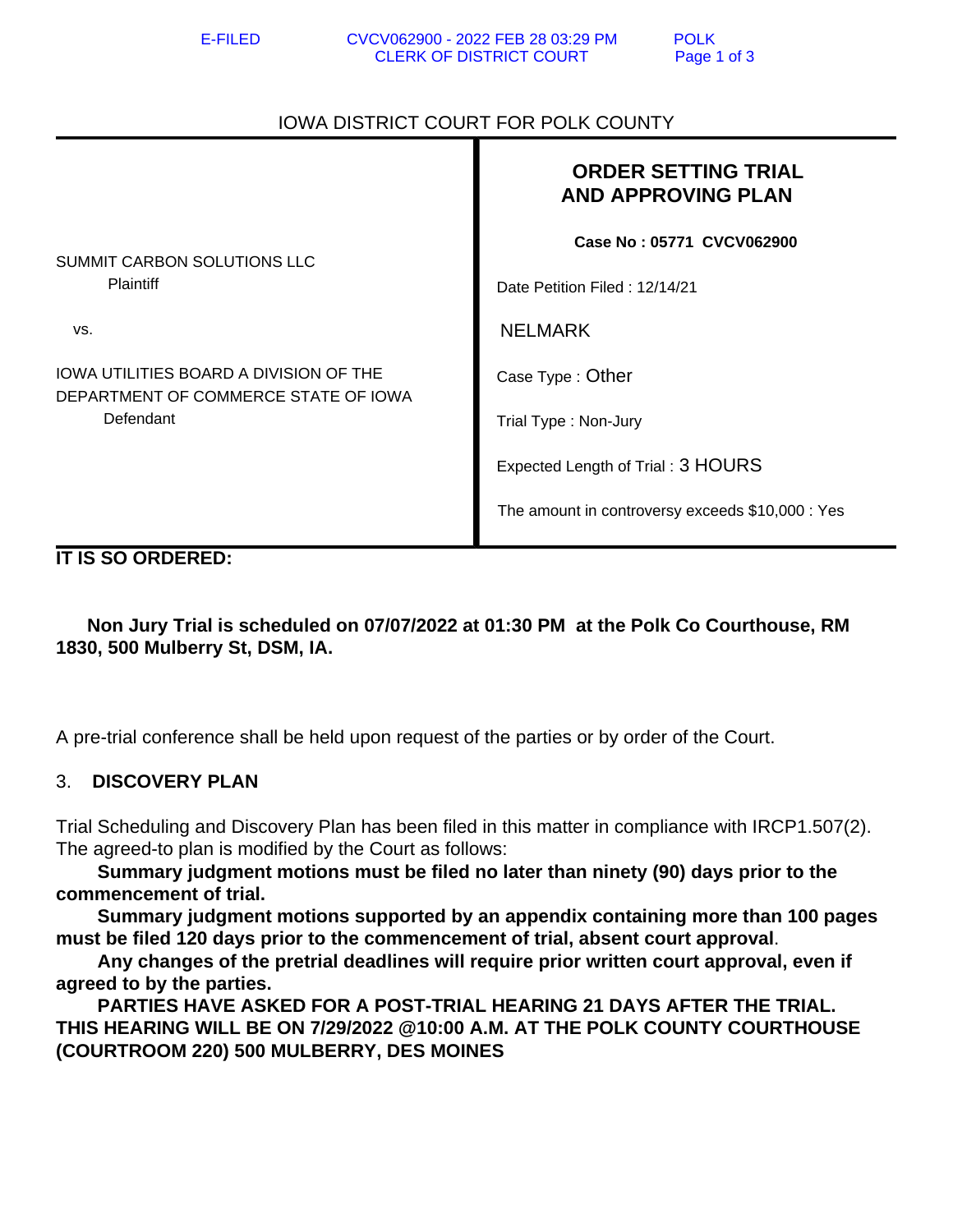Settlement conference shall be held upon request.

Dated : 02/28/22

## $5c$ tso $3c$ tso $3c$ tso $3c$ tso $3c$ tso $3c$ tso $3c$ tso $3c$

If you need assistance to participate in court due to a disability, call the disability coordinator at (515) 286-3394 or information at https://www.iowacourts.gov/for-the-public/ada/. Persons who are hearing or speech impaired may call Relay Iowa TTY (1-800-735-2942). **Disability coordinators cannot provide legal advice.**